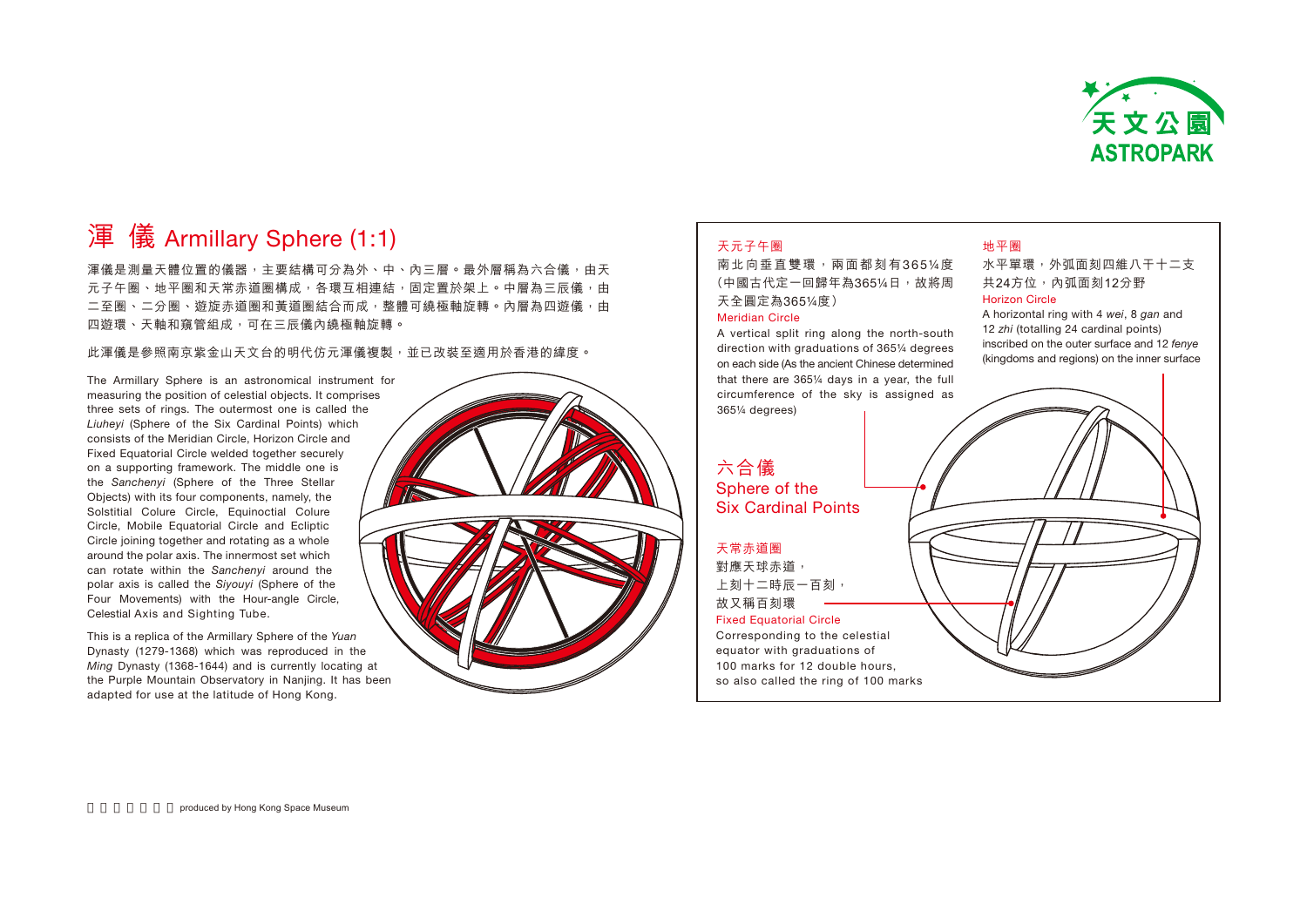

# 運作

使用時先用窺管尋找最接近所需測量天體西面的距星,轉動遊旋赤道圈對正相對應的二十 八宿,再用窺管觀察目標,在遊旋赤道圏讀取入宿度,並在四遊圏讀取去極度,以取得其 天球座標位置。



## Operation

To measure the coordinates of a particular celestial object, we first use the Sighting Tube to locate the first determinative star to the west of the target. Then rotate the Mobile Equatorial Circle so that the determinative star aligns with the mansion it belongs. After that, use the Sighting Tube to observe the target star. Its celestial coordinates, namely, the "mansion extension" and "polar angle", can then be read from the Mobile Equatorial Circle and the Hour-angle Circle respectively.

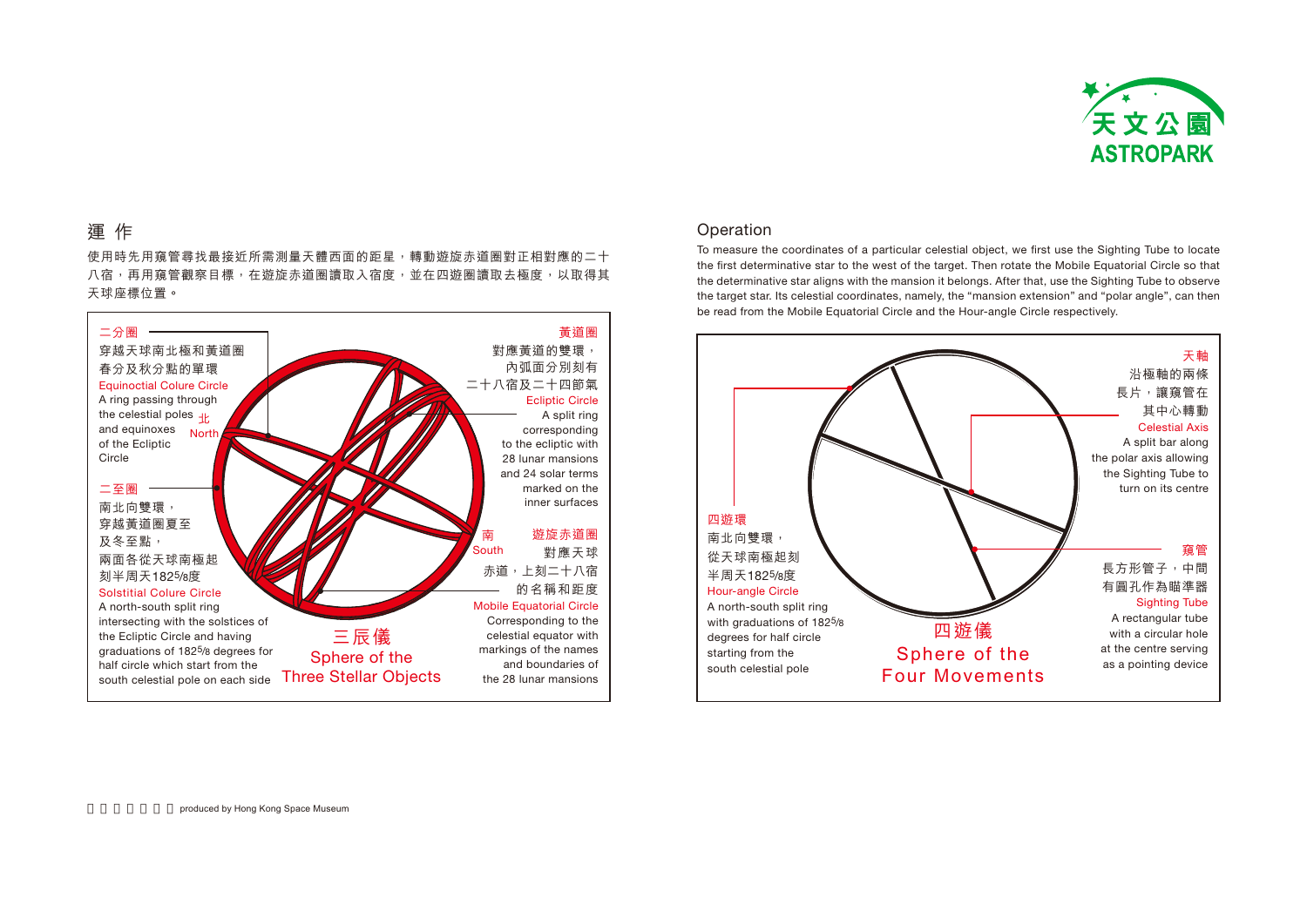

中國古代的赤道座標系統以「入宿度」和「去極度」來標示。中國將天赤道附近星空分為 二十八宿,每宿選一顆距星。天體的入宿度是指該天體與它西側相鄰的距星的赤經差,去 極度則是指天體與天球北極的夾角。

In the ancient Chinese equatorial coordinate system, the positions are expressed in mansion extension and polar angle. Ancient Chinese divided the region along the celestial equator into 28 lunar mansions from each of which a determinative star is chosen as a reference. The mansion extension of a celestial object is the difference in right ascension between the object and its nearest determinative star to the west while its polar angle is the angle measuring from the north celestial pole.



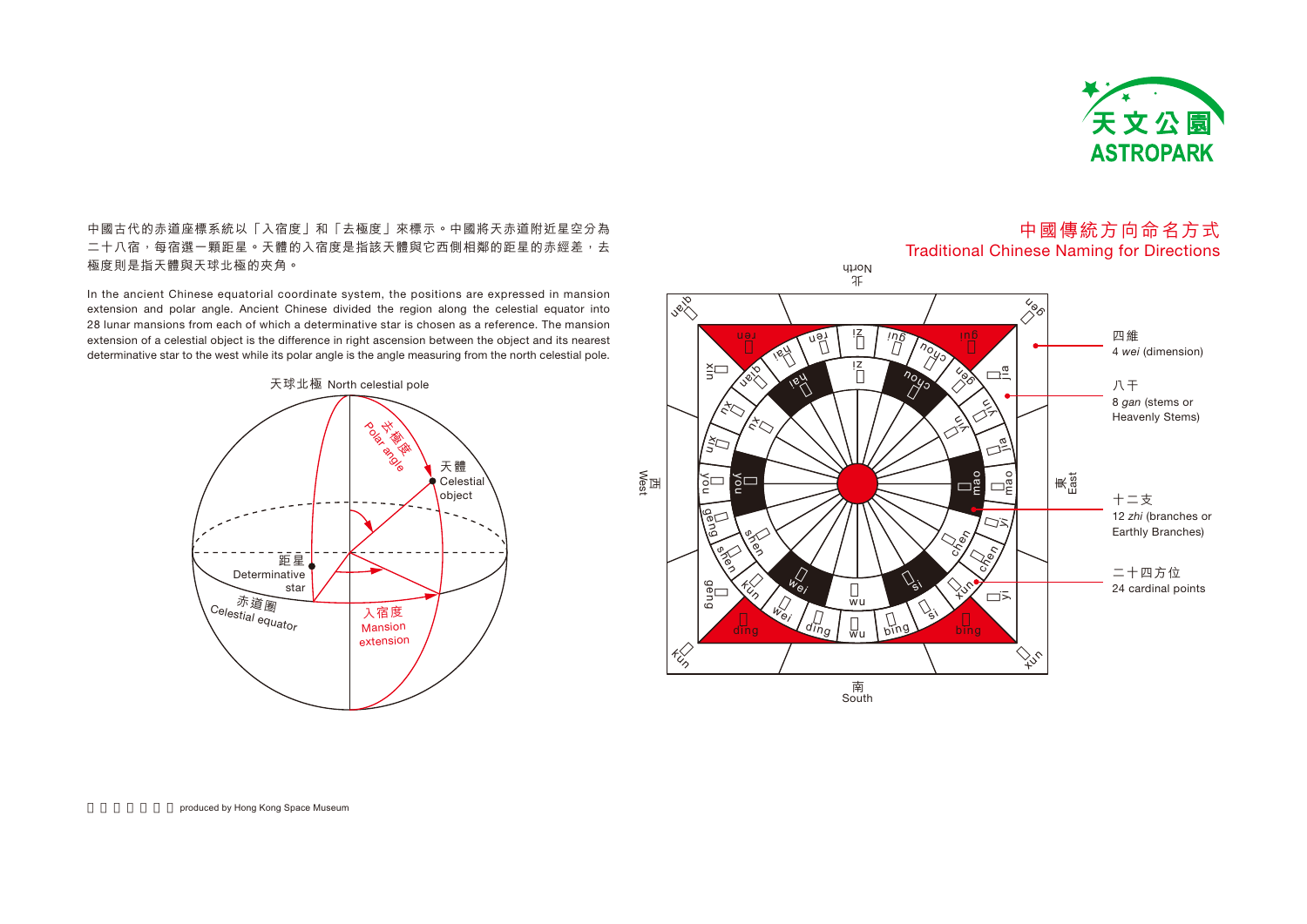

### 如何把12時辰分為100刻?

每個時辰分為初、正兩個時段,每段四大刻一小刻(一小刻相當於六分之一大刻),故12時 辰有100大刻。

12時辰 x 每時辰2時段 x 4大刻1小刻(12 x 2 x 41/6大刻) = 100大刻

#### How to divide 12 double hours to 100 equal parts (ke)?

Each double hour is divided into two hours: the initial and central one. Each hour is represented by 4 big marks and 1 small mark (meaning 1/6 of a big mark). Therefore 12 double hours can be divided into 100 marks.

12 double hours x 2 hours per double hour x 4 big marks and 1 small mark  $(12 \times 2 \times 41/6) = 100$  big marks



## 中國傳統時間命名方式 **Traditional Chinese Naming for Time**

| 十二時辰      | 12 double hours | 現代時間 (時)<br>time (hour) |  |
|-----------|-----------------|-------------------------|--|
| 子         | zi              | $23 - 01$               |  |
| $\rm \pm$ | chou            | $01 - 03$               |  |
| 寅         | yin             | 03-05                   |  |
| 卯         | mao             | $05 - 07$               |  |
| 辰         | chen            | $07 - 09$               |  |
| Е         | si              | $09 - 11$               |  |
| 午         | wu              | $11 - 13$               |  |
| 未         | wei             | $13 - 15$               |  |
| 申         | shen            | $15 - 17$               |  |
| 酉         | you             | $17 - 19$               |  |
| 戌         | xu              | $19 - 21$               |  |
| 亥         | hai             | $21 - 23$               |  |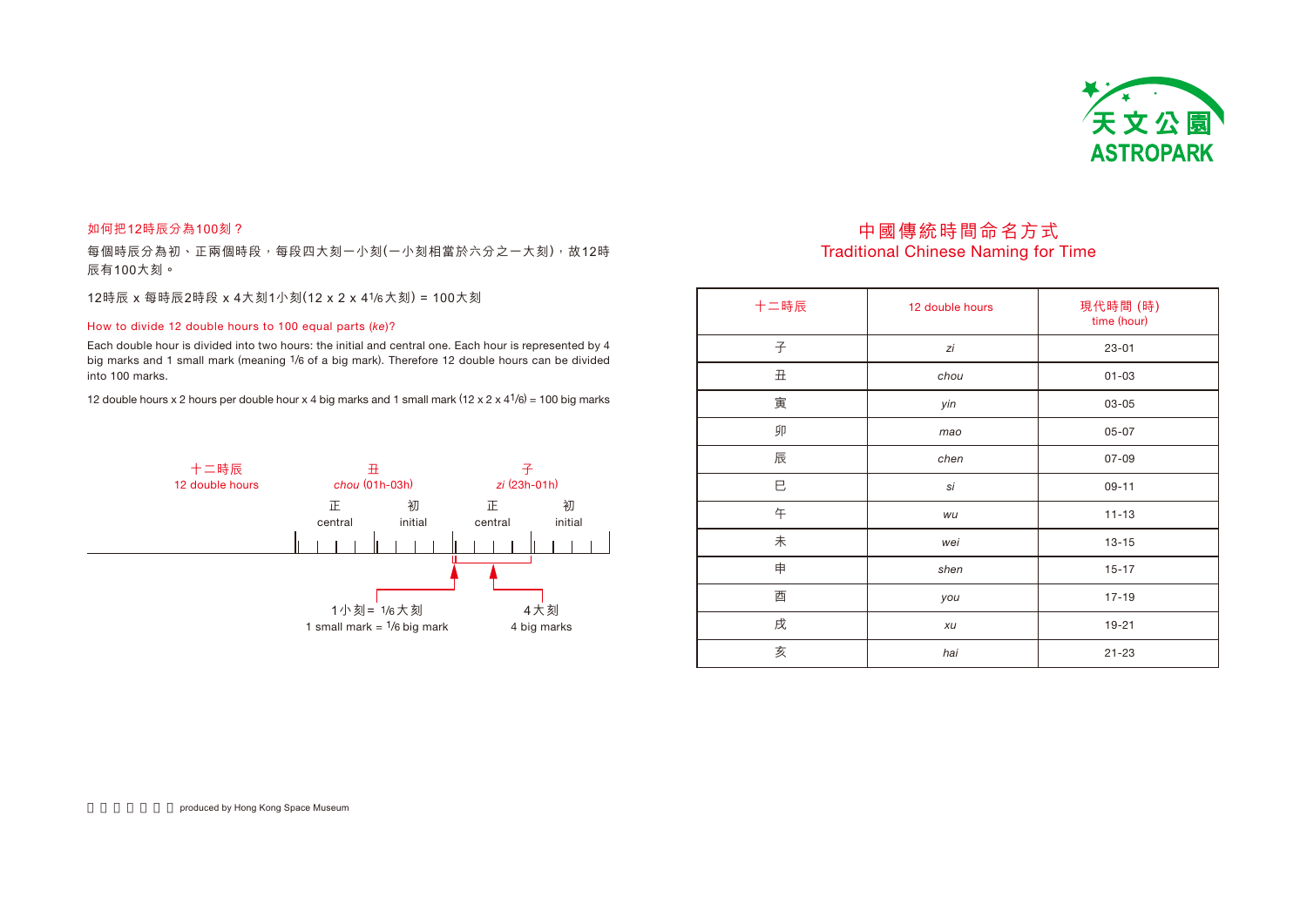

# 主 表 Gnomon (1:2)

圭表是中國最古老也是最簡單的天文儀器,由「表」和「圭」組成。表是直立的標杆,圭 是南北平放的尺,用來量度太陽照射表時所投射的影子的長度。圭表可用來測定方向、一 年的長度、釐定二十四節氣的日期等。此圭表是根據南京紫金山天文台的明代圭表仿製。

# 運作

一年中正午日影最長的日子是冬至,而最短的是夏至。不過這只適用於北回歸線以北 地區,像香港這些位於北回歸線以南的地區,日影最短的一天並非夏至。

# 知多一點點

清朝於重修明代所製的圭表時把表改高,上端有銅葉,中間開一圓孔。正午時,太陽影子 經過圓孔射到圭面,便可直接測量表影的長度。表加高後,圭座變得長度不足,所以在北 端另加一個立圭,配合簡單的幾何公式便可推算出表影總長。

The gnomon is the oldest and simplest astronomical instrument used in China. It is composed of a vertical biao (gnomon) and a north-south aligned ruler *qui* lying horizontally to measure the length of the gnomon's shadow projected by sunshine. The gnomon can be used to determine the direction, length of a year and dates of the solar terms, etc. This is the replica of a gnomon produced in Ming Dynasty which is currently displayed at the Purple Mountain Observatory in Nanjing.

### Operation

The day at noon with the longest shadow is the winter solstice while the one with the shortest shadow is the summer solstice. However, this only applies to the regions to the north of the Tropic of Cancer. The day with the shortest shadow does not fall on the summer solstice for places located south of the Tropic of Cancer like Hong Kong.

## Want to Know More

The gnomon of the Ming Dynasty (1368-1644) was modified in the Qing Dynasty (1644-1911) with an increase in its height. Atop the gnomon was a copper leaf with a round pinhole. At noon, sun ray reached the *qui* through the hole so that the length of the shadow of the gnomon could be measured. As the height of the gnomon was increased, the *qui* was not long enough for measurement. So an additional standing *qui* was erected at the northern end of the *qui*. Since then, the total length of the gnomon's shadow could be computed by simple geometry.

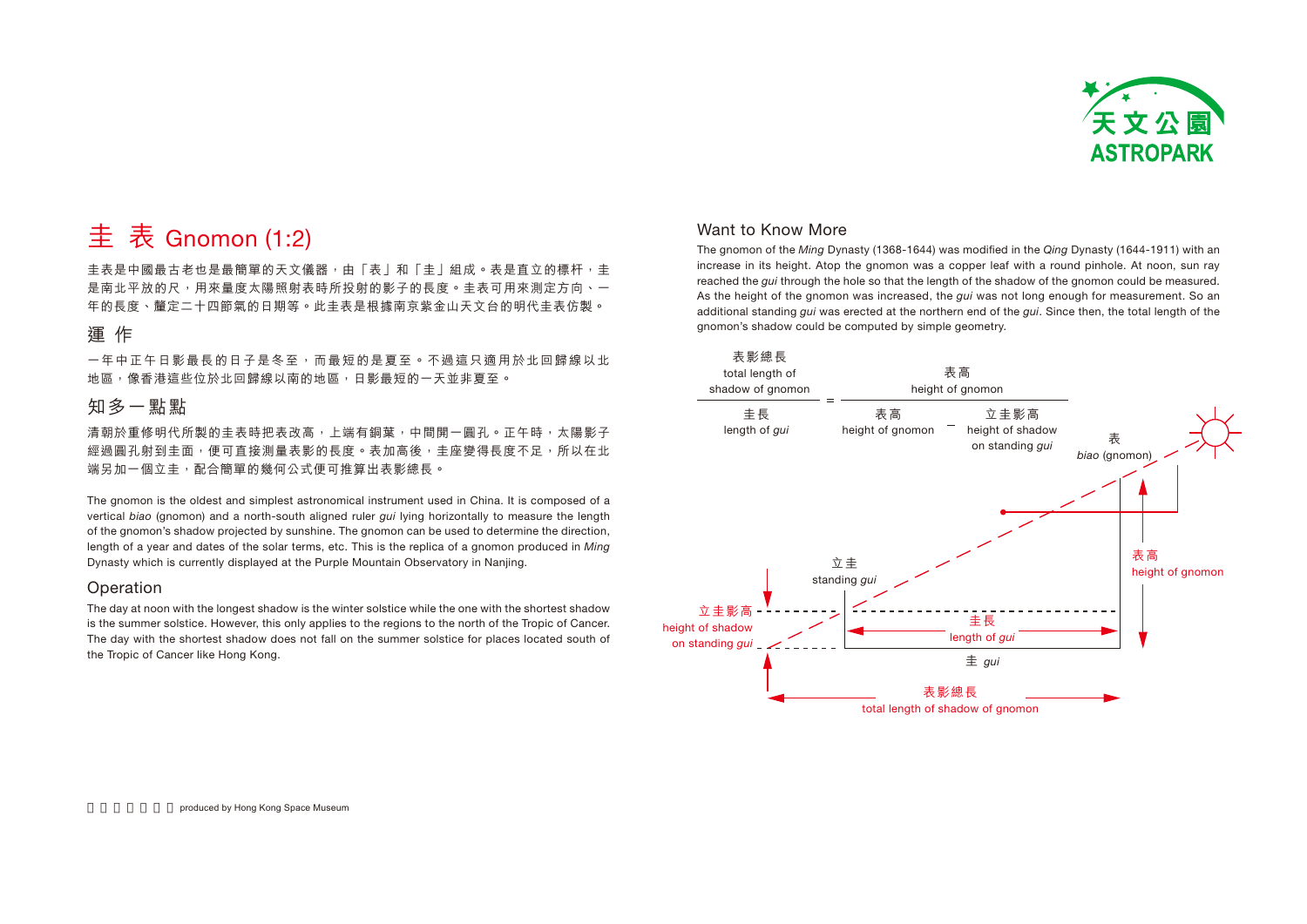

# 赤道式日晷 Equatorial Sundial (1:1)

赤道式日晷(音「軌」)由晷面和一根晷針組成。晷面有時間刻度,晷針垂直於晷面。赤道式 日晷的晷面與地球赤道面平行,即晷面的傾斜角度為90度減去當地緯度。

此日晷是根據北京故宮太和殿前的赤道日晷仿製,並更改至適用於香港緯度。

## 運作

太陽照射晷針時,只要從晷面上的投影便可讀取當時的時間。在春分至秋分期間,太陽會照射 日晷正面(北面),而秋分至春分期間則會照在背面(南面)。

An equatorial sundial is composed of a template with time markings and a stylus erected perpendicularly to the template. The template is parallel to the equator, i.e. inclined at an angle of 90 degrees minus the latitude.

This sundial is a replica of the one placed outside the Hall of Supreme Harmony in the Imperial Palace in Beijing with adaptation made by referencing to the latitude of Hong Kong.

## Operation

Read the time from the shadow cast on the template as the Sun shines on the stylus. Between the vernal equinox and autumnal equinox, the Sun casts its shadow on the northern face of the template. During the period between the autumnal equinox and vernal equinox, the Sun casts its shadow on the southern face.

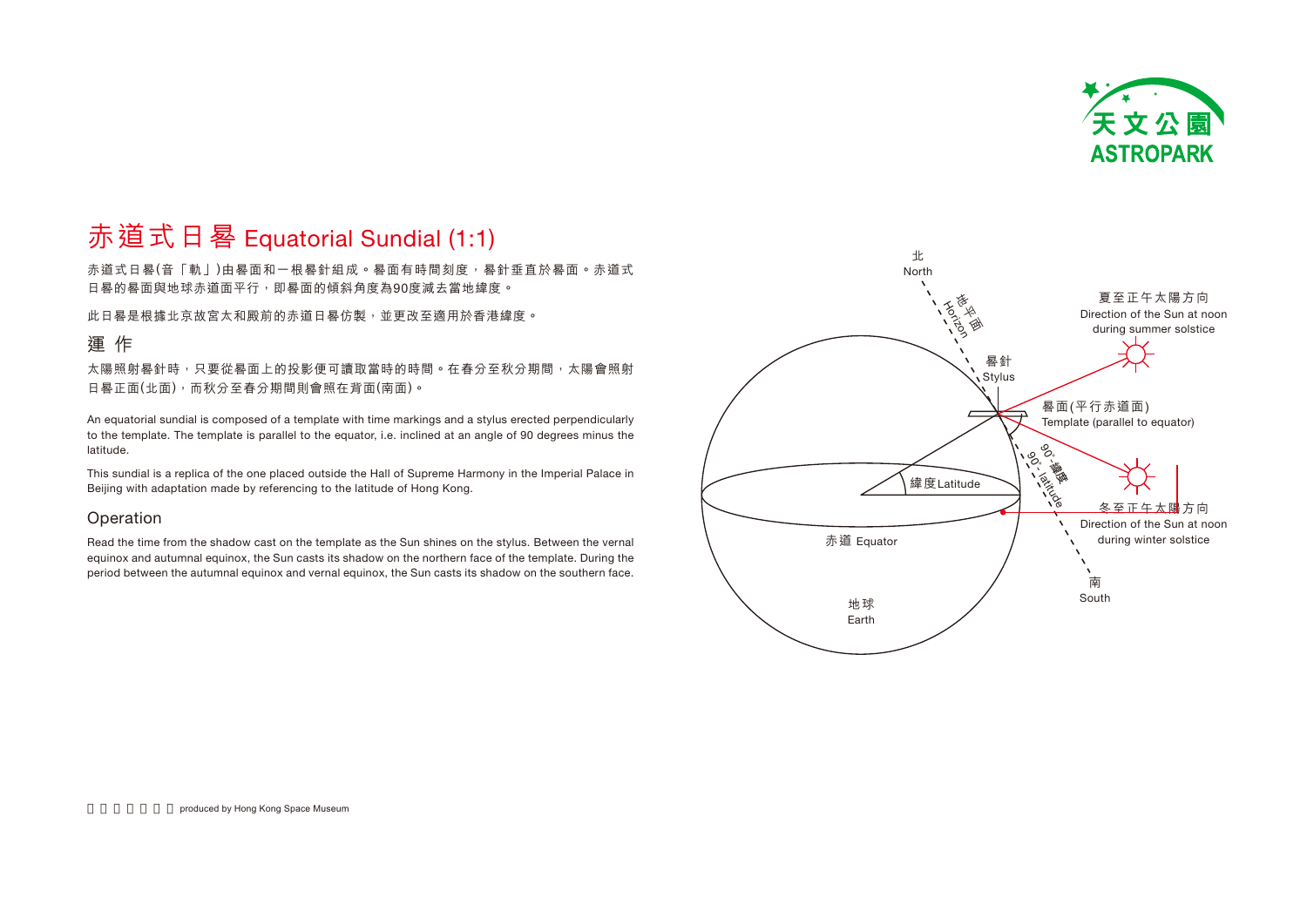

# 知多一點點

從日晷得出的時間稱為「真太陽時」,與手錶指示的標準時間可能有所不同。這是因為標 準時間大概可以看成是一個虚構的太陽,在赤道面以平均速度運行來計算,而且整個時區 內不同經度的地點都當作同一時間。

日晷所顯示的卻是真正的太陽運動情況。地球繞太陽公轉的軌道為橢圓形,運行速度並 不均等。此外,地球以23.5度傾角繞太陽公轉,在春分及秋分點附近,太陽傾斜於赤道運 行,故狺運動在赤道面的投影較平均的速度慢;而在夏至及冬至附近,太陽平行於赤道 運行,這運動在赤道面的投影較平均的速度快。即使把同一時區內的東部地區與西部地區 比較,在東部的太陽也會較為偏西,日晷顯示的時間也會較快。

若要把從日晷得出的真太陽時轉換為手錶所示的標準時間,便須加入以上兩項因素,即均 時差及經度差的調整。

#### Want to Know More

The time obtained from the sundial is called the "true solar time" which may be different from the watch time. This is because the watch time can be considered as a reading obtained from a fictitious Sun moving along the equator at an average speed. In addition, different regions within the same time zone have the same watch time.

The sundial, however, displays the true motion of the Sun. The Earth orbits the Sun in an ellipse and thus at an uneven speed. In addition, due to the Earth's axial tilt of 23.5 degrees, when the Sun crosses the equator at both equinoxes, it is moving at an angle tilted to the equator. Therefore the projection of this tilted motion onto the equator is slower than its mean motion. However, when the Sun is at both solstices, it moves parallel to the equator. Therefore the projection of this parallel motion onto the equator is faster than its mean motion. Even within the same time zone, people in areas to the east would find that the Sun is in a more westward direction as compared to that viewed by people in areas to the west. So, the sundial time in the eastern part of a time zone would be faster than that in the western part.

To convert the watch time from the true solar time, we need to make two adjustments as mentioned above, namely, the equation of time and longitude adjustment.



均時差調整 Equation of Time Adjustment

Watch time = Sundial time + Equation of time adjustment + Longitude adjustment

### 天文公園的經度為東經114.3度,與香港時區的標準經度東經120度相差5.7度,以360度 相當於24小時計算,經度差為+22.8分鐘。

例如在7月1日,從上圖查得的均時差約為+3.5分鐘,如日晷顯示的時間是正午12時,則 手錶時間應為下午12時26.3分(即12時 + 3.5分鐘 + 22.8分鐘)。

The longitude of the Astropark is 114.3˚E, having a deviation of 5.7˚ from the standard meridian of Hong Kong of 120˚E. As 360 degrees correspond to 24 hours, the longitude adjustment is +22.8 minutes.

For instance, on 1 July, the equation of time adjustment is +3.5 minutes from the above graph. If the sundial shows 12 noon, the watch time should be 12:26.3 pm (i.e. 12 hours + 3.5 minutes + 22.8 minutes).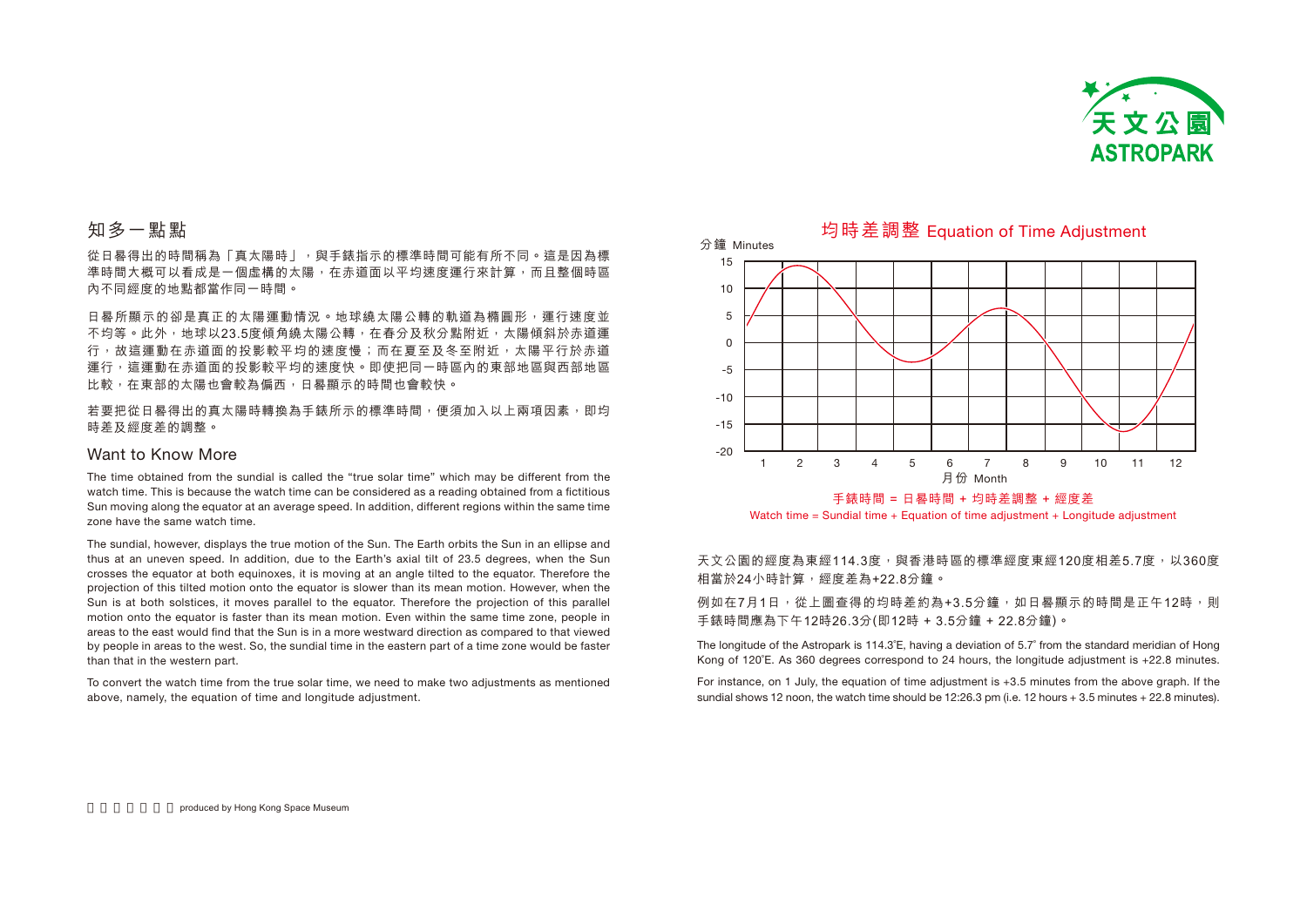

# 星 晷 Star Dial  $(1:1)$

星晷又稱勾陳晷,是在夜間利用觀測恒星以定時刻的一種計時工具。此星晷是根據明代的 記載復原製作,可惜原物未能留傳下來。

星晷由兩個同心圓盤組成, 外盤刻有時刻, 內盤刻有周天度數, 列十二宮以分二十四 節氣,中間有一條縫作窺星之用。

## 運作

使用時將外盤子正初刻(即午夜)移至對應的內盤節氣度數,移動銅盤北望帝星(即小熊座β) 與勾陳大星(即小熊座α或北極星),使兩星同現縫中,盤面鋭表所指的便是當時的時刻。

The star dial, also called the pole-star dial, is an instrument for determining the time at night by observation of stars. This star dial is reproduced according to the records of the Ming Dynasty (1368-1644) but the original artifact was in existence no more.

The star dial is composed of two concentric discs. The outer disc has time markings while the inner disc has graduations of the circumference of the sky, listing the 12 zodiacs and 24 solar terms and having a slit for alignment of stars in the middle.

## **Operation**

Align the central of the double hour zi (midnight, Chinese character is " $\vec{\tau}$ ") of the outer disc with the suitable solar term of the inner disc. Turn the dial so that Kocab ( $\beta$  Ursae Minoris) and Polaris ( $\alpha$  Ursae Minoris) can appear in the silt at the same time. The time could then be read from the pointer.

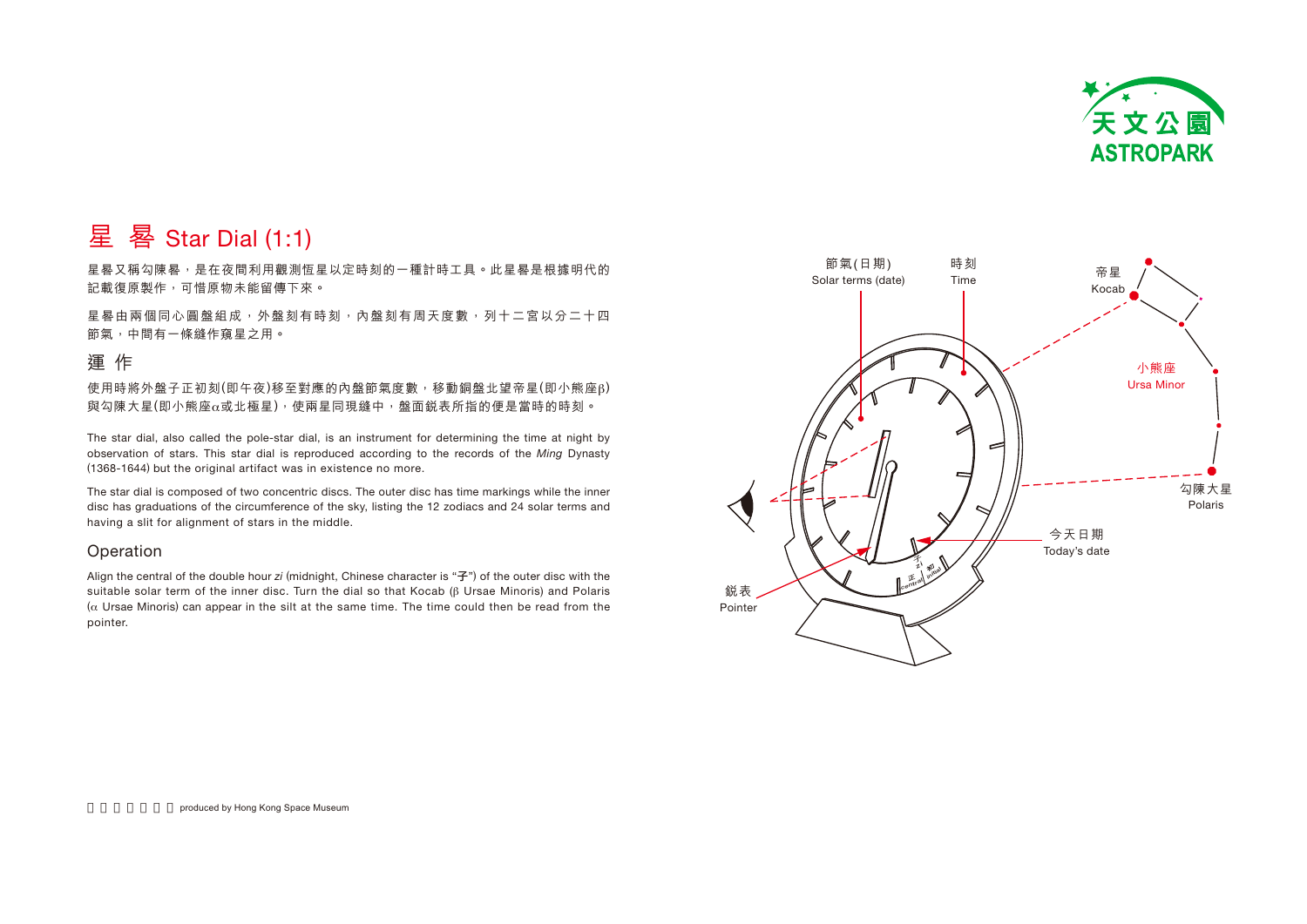

# 知多一點點

在北極星附近的星座如小能座,會以均速約24小時圍繞北極星旋轉一圈,而星晷的運作原 理便是建基於上述星體運行特性。在星晷上平均刻上24小時刻度,使用時只要旋轉到對應 星座的位置,便可得出時間。

不過,由於地球自轉的同時也會公轉,星座每晚也會較前一晚早4分鐘抵達同一位置,因 此星晷要利用日期盤來調節這每天的時間差異。

### Want to Know More

Circumpolar constellations such as the Ursa Minor revolve around the Polaris once about every 24 hours. The star dial makes use of this motion and has graduations of 24 hours evenly marked on the dial surface so that turning the star dial for alignment with the Ursa Minor will tell the time.

However, as the Earth has not only rotation but also revolution, constellations will appear 4 minutes earlier each night than the previous one. To correct this daily difference, it is necessary to adjust the star dial with the date (solar terms) dial.

|    | <b>Solar Terms</b>      |       | Date   |    | <b>Solar Terms</b>      |        | Date   |
|----|-------------------------|-------|--------|----|-------------------------|--------|--------|
| 立春 | <b>Spring Commences</b> | 2月4日  | 4 Feb  | 立秋 | Autumn Commences        | 8月8日   | 8 Aug  |
| 雨水 | <b>Spring Showers</b>   | 2月19日 | 19 Feb | 處暑 | End of Heat             | 8月23日  | 23 Aug |
| 驚蟄 | <b>Insects Waken</b>    | 3月6日  | 6 Mar  | 白露 | <b>White Dew</b>        | 9月8日   | 8 Sep  |
| 春分 | Vernal Equinox          | 3月21日 | 21 Mar | 秋分 | <b>Autumnal Equinox</b> | 9月23日  | 23 Sep |
| 清明 | Bright and Clear        | 4月5日  | 5 Apr  | 寒露 | Cold Dew                | 10月8日  | 8 Oct  |
| 穀雨 | Corn Rain               | 4月20日 | 20 Apr | 霜降 | Frost                   | 10月24日 | 24 Oct |
| 立夏 | <b>Summer Commences</b> | 5月6日  | 6 May  | 立冬 | <b>Winter Commences</b> | 11月8日  | 8 Nov  |
| 小滿 | Corn Forms              | 5月21日 | 21 May | 小雪 | <b>Light Snow</b>       | 11月22日 | 22 Nov |
| 芒種 | Corn on Ear             | 6月6日  | 6 Jun  | 大雪 | <b>Heavy Snow</b>       | 12月7日  | 7 Dec  |
| 夏至 | Summer Solstice         | 6月21日 | 21 Jun | 冬至 | Winter Solstice         | 12月22日 | 22 Dec |
| 小暑 | Moderate Heat           | 7月7日  | 7 Jul  | 小寒 | Moderate Cold           | 1月6日   | 6 Jan  |
| 大暑 | Great Heat              | 7月23日 | 23 Jul | 大寒 | Severe Cold             | 1月20日  | 20 Jan |



二十四節氣的日期或會相差一天。

Dates of the solar terms may vary by one day.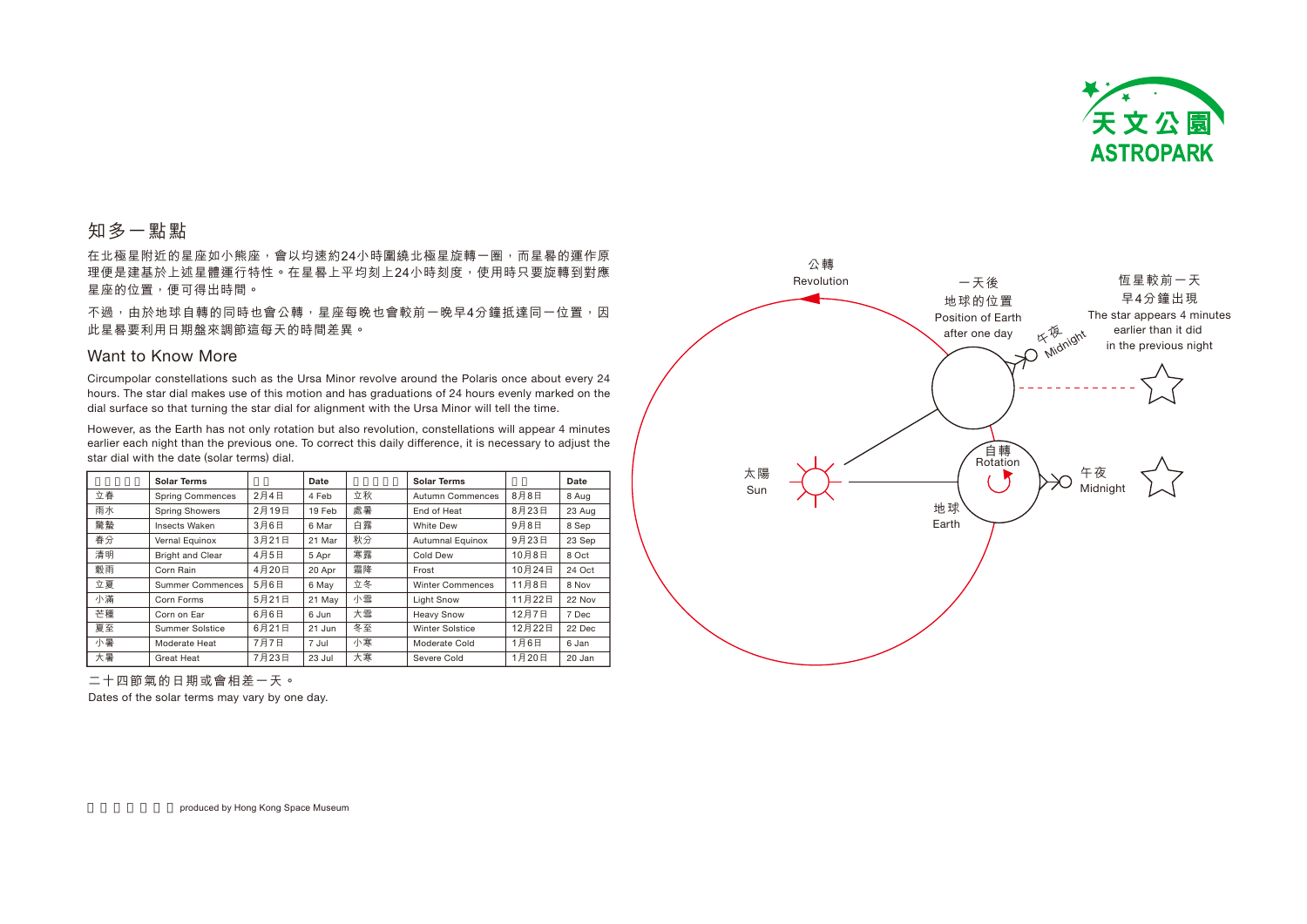

# 月 晷 Moon Dial (1:1)

月晷又名太陰晷,是诱過觀測月球位置而得出時刻的計時儀器。此月晷是根據現存於北京 故宮慈寧宮的月晷複製而成。

月晷由兩個同心圓盤和中心游表共三個部分組成。下盤為時刻盤,刻有十二時辰。上盤為 月相盤,刻有30天及360度,並在0度位置上伸出一直表。

## 運作

使用時先確定月晷的南北方位及地理緯度,再參照《月距日經度表》將遊表固定在月相盤 的相應位置,然後用直表帶動大遊表與月相盤同時轉動,至遊表與月球成一直線時,從直 表在時刻盤上所指的位置讀取時刻。

# 知多一點點

月球除了每天因地球白轉而東升西落外,也會因圍繞地球公轉,導致較前一晚平均遲出48分 鐘。不過由於月球的軌道呈橢圓形, 加上它與地球的軌道形成夾角, 以致月球的出沒時間 每天也可以相差很大,因此必須根據資料作出修正,然後月晷才可求出較準確的時刻。

The moon dial or lunation dial was a chronometer based on observation of the position of the Moon. This one is a replica of the instrument displayed outside the Palace of Benevolent Tranguillity in the Imperial Palace in Beijing.

The moon dial is composed of two concentric discs and a vernier. The lower disc is the time disc with graduations of 12 double hours. The upper disc is the Moon phase disc with markings of 30 days and 360 degrees. A pointer extends from the location at zeroth degree.

### Operation

Align the moon dial along the meridian and adjust to the correct latitude. Rotate and fix the vernier at the corresponding degrees on the Moon phase disc according to the table of lunar angular distance to the Sun. Then turn the Moon phase disc and the vernier together by the pointer until the vernier aligns with the Moon. The time can then be read along the pointer on the time disc.

## Want to Know More

The Moon rises and sets daily like the Sun due to the Earth's rotation. In addition, the Moon revolves around the Earth, resulting in its appearance delayed by an average of 48 minutes each night. However, as the orbit of the Moon is an ellipse and the orbit is tilted, the time of moonrise and moonset can vary greatly from day to day. Therefore adjustments must be made in accordance with ephemeris so as to use the moon dial accurately.

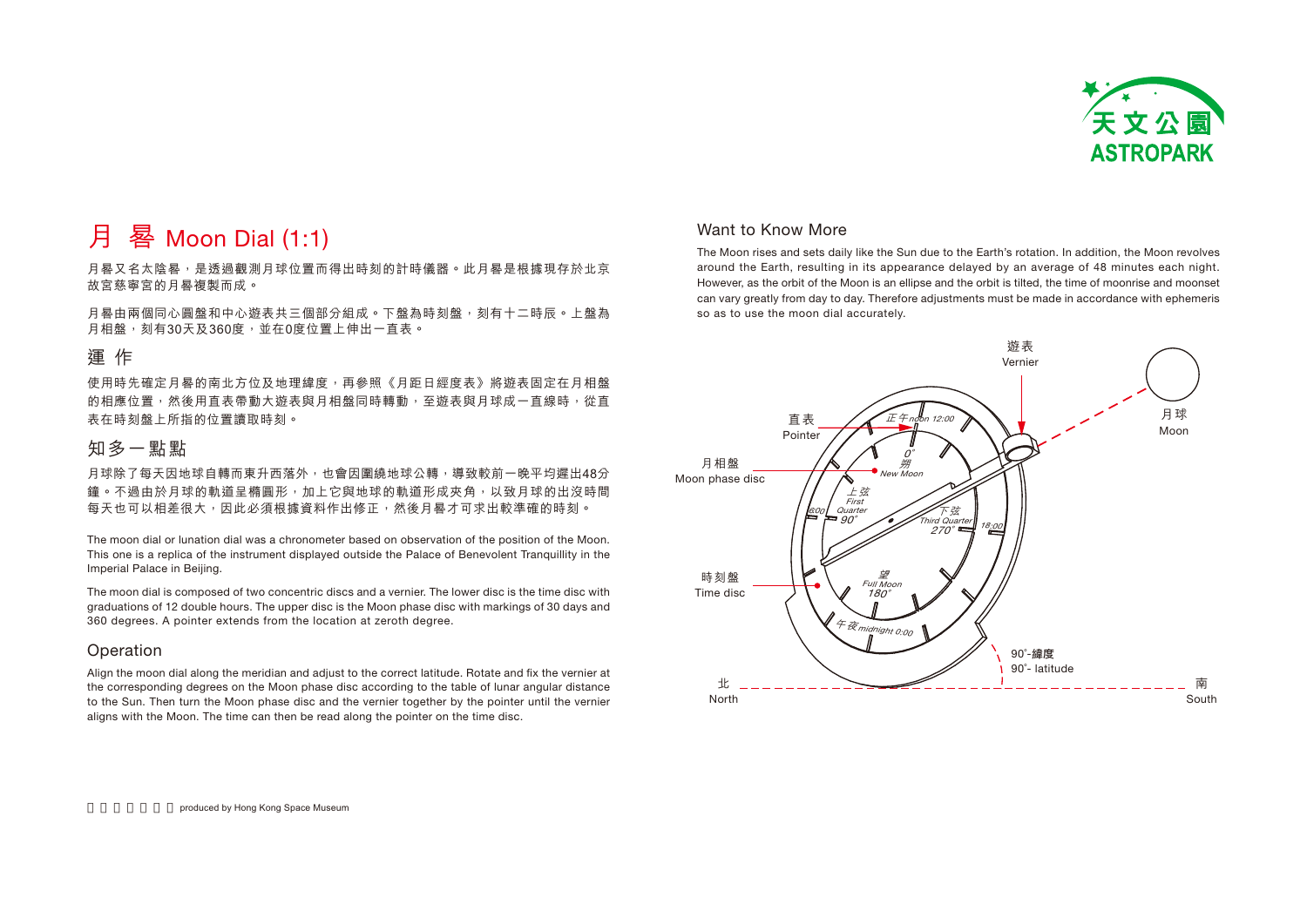

# $\overline{\psi}$  儀 Upward Looking Bowl Sundial (1:3)

仰儀是元代天文學家郭守敬創製的天文儀器,用以觀測太陽以定時刻及觀測日食。

仰儀主體是一個直徑約3米的中空半球, 有如一隻仰放的鍋子。儀邊刻有二十四方位, 內 壁刻有赤道座標網。仰儀南端有一直杆伸向中心,末端裝有一塊可向南北及東西轉動的璣 板,板中有一小孔,對應仰儀的中心點。

## 運作

觀測時,轉動璣板至與陽光垂直的位置,太陽通過小孔成像於座標網上,從而直接讀取太 陽的位置座標,並測出真太陽時。此外在日食時,透過針孔成像可清楚觀測日食的過程, 測定食分及各食相的時刻和方位,避免要以肉眼直接觀看猛烈的陽光。

The upward looking bowl sundial was an astronomical instrument designed by the astronomer Guo Shoujing of the Yuan Dynasty (1279-1368) for observation of the Sun to determine the time and for viewing of solar eclipse.

The main body of this sundial is an empty hemispherical bowl facing upwards which is around 3 metres in diameter. The rim is engraved with 24 cardinal points and the inner wall with a grid of equatorial coordinates. A rod extends from the southern rim to the centre of the bowl with a rotatable plate at the end which can turn along the north-south and west-east directions freely. The plate has a small hole corresponding to the centre of the sundial.

## Operation

Turn the rotatable plate until it is perpendicular to the Sun so that the sunlight passes through the hole and projects on the grid. The position of the Sun and the true solar time can be read directly from the grid. During solar eclipse, the progress, magnitude and time and position of different phases can be measured easily with the projection on the grid. The hazard of looking at the bright sunlight directly can thus be avoided.

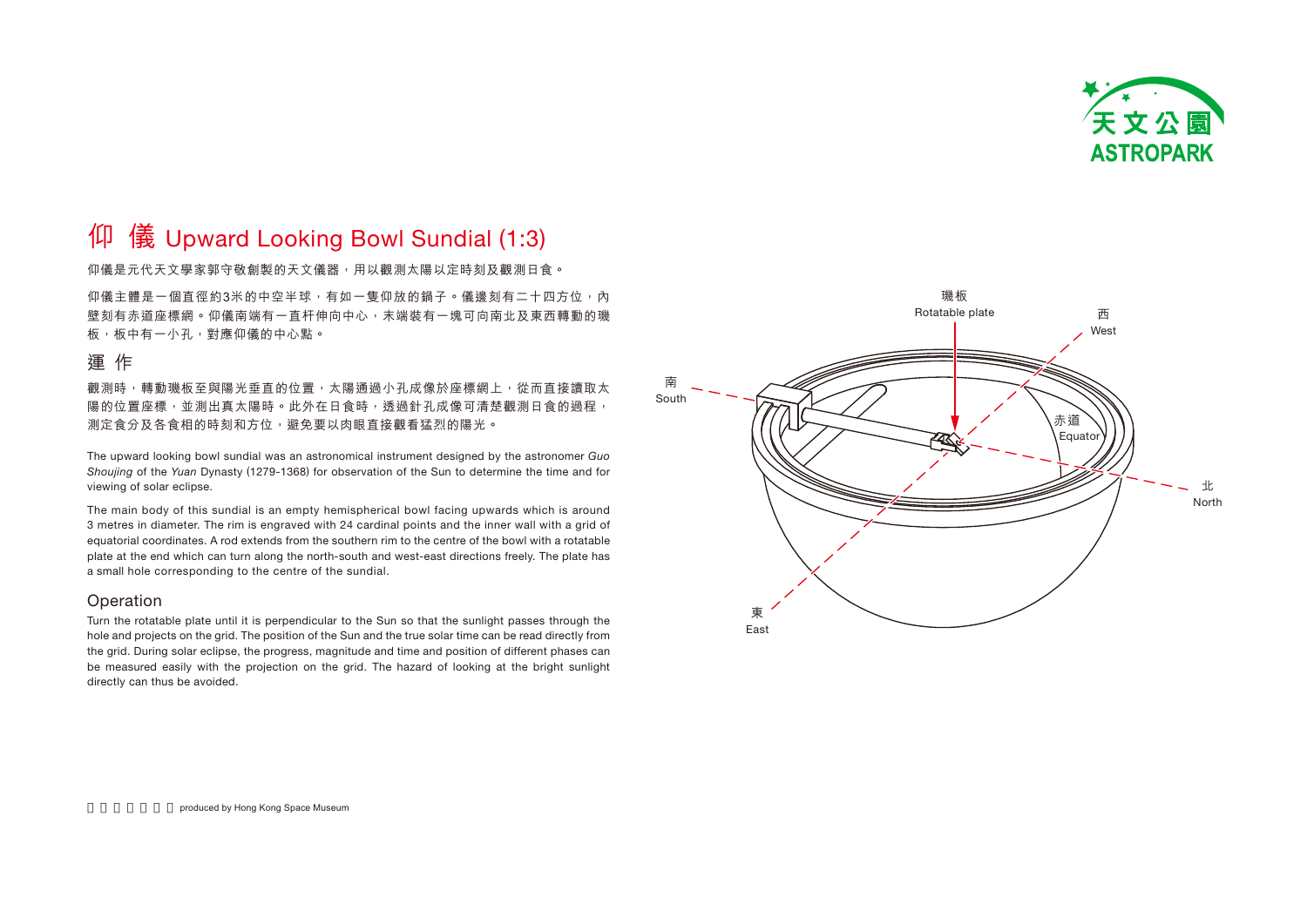

# 地平日晷 Horizontal Sundial (1:1)

地平日晷由水平的晷面和傾斜的晷針組成。三角板的斜面起著晷針的作用,指向北天極。 這是根據南京紫金山天文台的明代仿元郭守敬簡儀上的地平日晷複製而成。

## 運作

觀測三角斜面在晷面上的太陽投影,便可得出時間。

## 知多一點點

地平日晷實際上是把赤道日晷的晷面投影在一水平面上,所以晷面的 時間線並非平均分佈。

The horizontal sundial is composed of a horizontal template and an inclined stylus. The inclined side of the triangular plate acts as a stylus pointing at the north celestial pole. This instrument is a replica of the horizontal sundial of the simplified armillary sphere designed by the astronomer Guo Shoujing of the Yuan Dynasty (1279-1368) which is now placed at the Purple Mountain Observatory in Nanjing.

### Operation

Time can be obtained by observation of the projection of the inclined plane on the template.

## Want to Know More

Actually, the horizontal sundial is a projection of an equatorial sundial on a horizontal surface. So the time markings on the template are not evenly distributed.



## 與赤道日晷一樣,從地平日晷讀取的時間是真太陽時,須要修正均時差和經度差,才會得 出手錶指示的時間。

Just like the equatorial sundial, the time obtained from the horizontal sundial is the true solar time. Adjustments in equation of time and longitude have to be made to give the watch time.

## 分鐘 Minutes 月份 Month 均時差調整 Equation of Time Adjustment 1 215105 $\mathbf{0}$ -5-10 -15-203 4 5 6 7 8 9 10 11 12手錶時間 = 日晷時間 + 均時差調整 + 經度差(22.8分鐘)

Watch time = Sundial time + Equation of time adjustment + Longitude adjustment (22.8 minutes)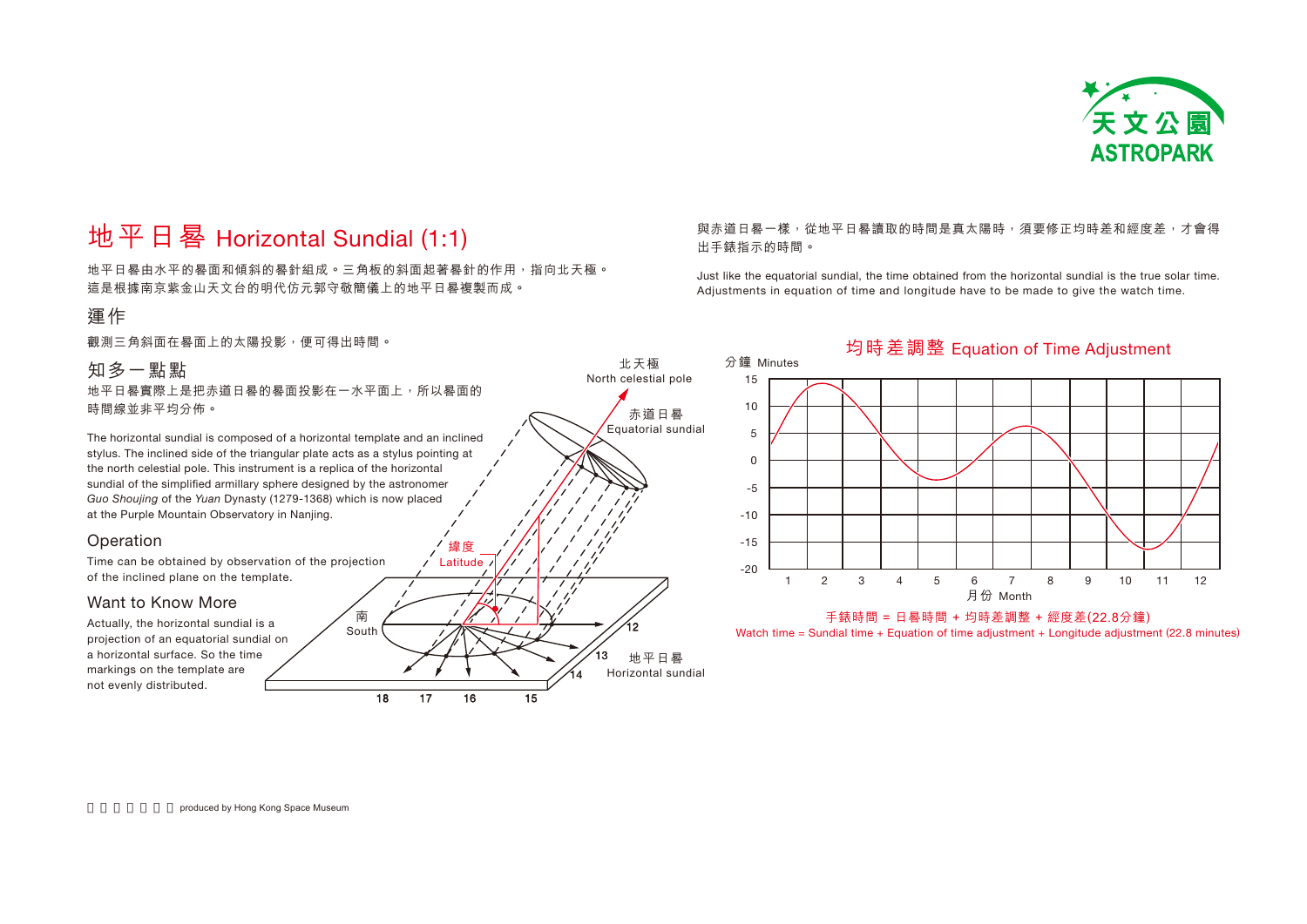

# 正方案 Direction Determining Table  $(1:1)$

正方案是由元代天文學家郭守敬創製的天文儀器,用以測定方向及緯度。 正方案為一塊正方形平板,周圍有水渠以定水平。中心設一測影的臬(杆),自中心起畫有 19個等距的同心圓形。

## 渾 作

測定方向時,先把正方案水平地擺放。上午日出後,待臬頂端的日影與最外圈西面相交 時,在相交點做一標記,然後依次當臬頂日影與外第二圈、第三圈等各圈相交時,均一一 加以標記。同樣地,東面的日影在午後與規圈相交時也如上作出標記。最後,把每個規圈 東西兩標記相連,取中間位置連線,便得出南北方向。

**測定**緯度時, 在正方案中心畫 兩條正交直線,分別代表天極 及天赤道方向。再按黃赤交角, 在 赤 道 上 下 各 繪 一 平 行 線 , 與規圈各相交於兩點, 每點分別 代表夏、冬二至時太陽的方向。 把 正 方 案 垂 直 懸 掛 在 平 行 子 午 面 , 並 於 冬 至 或 夏 至 中 午時,在案中心及規圈相交點 各插一小棒。以案中心為軸心 轉 動 正 方 案 , 使 三 棒 的 影 子 重疊。北極線的高度便是當地 緯度。



The direction determining table is an astronomical instrument designed by the astronomer Guo Shoujing of the Yuan Dynasty (1279-1368) to determine the direction and latitude.

It is a square plate surrounded by a trench for levelling. A pole is erected at the centre. A total of 19 concentric circles of equidistance are engraved on the plate.

#### **Operation**

To determine the direction, lay the table horizontally. After sunrise in the morning, mark the intersection formed by projection of the pole top and the outermost circle to the west. One after another, mark all intersections formed between projection (shadow) of the pole top and all the concentric circles. Similarly, mark all intersections made between the circles and projections of the pole top to the east in the afternoon. Lastly, join the two intersections on each circle for all the 19 circles. Bisect the lines and join their mid-points will give a line showing the north-south direction.

To find the latitude, draw two perpendicular lines representing the pole line and the equator at the centre of the table. Then draw two lines parallel to the equator line on each side with a separation equal to the inclination of the ecliptic. Each of the lines will intersect with two points on the outer circle, representing the directions of the Sun at summer and winter solstices. Hang the table vertically along the meridian plane. At noon on either solstice, attach three pegs separately at the centre of the table and the two intersecting points. Rotate the table on the centre until the shadows of the three pegs align. The then inclination of the pole line is the latitude.

測定方向 **Determining** the Direction